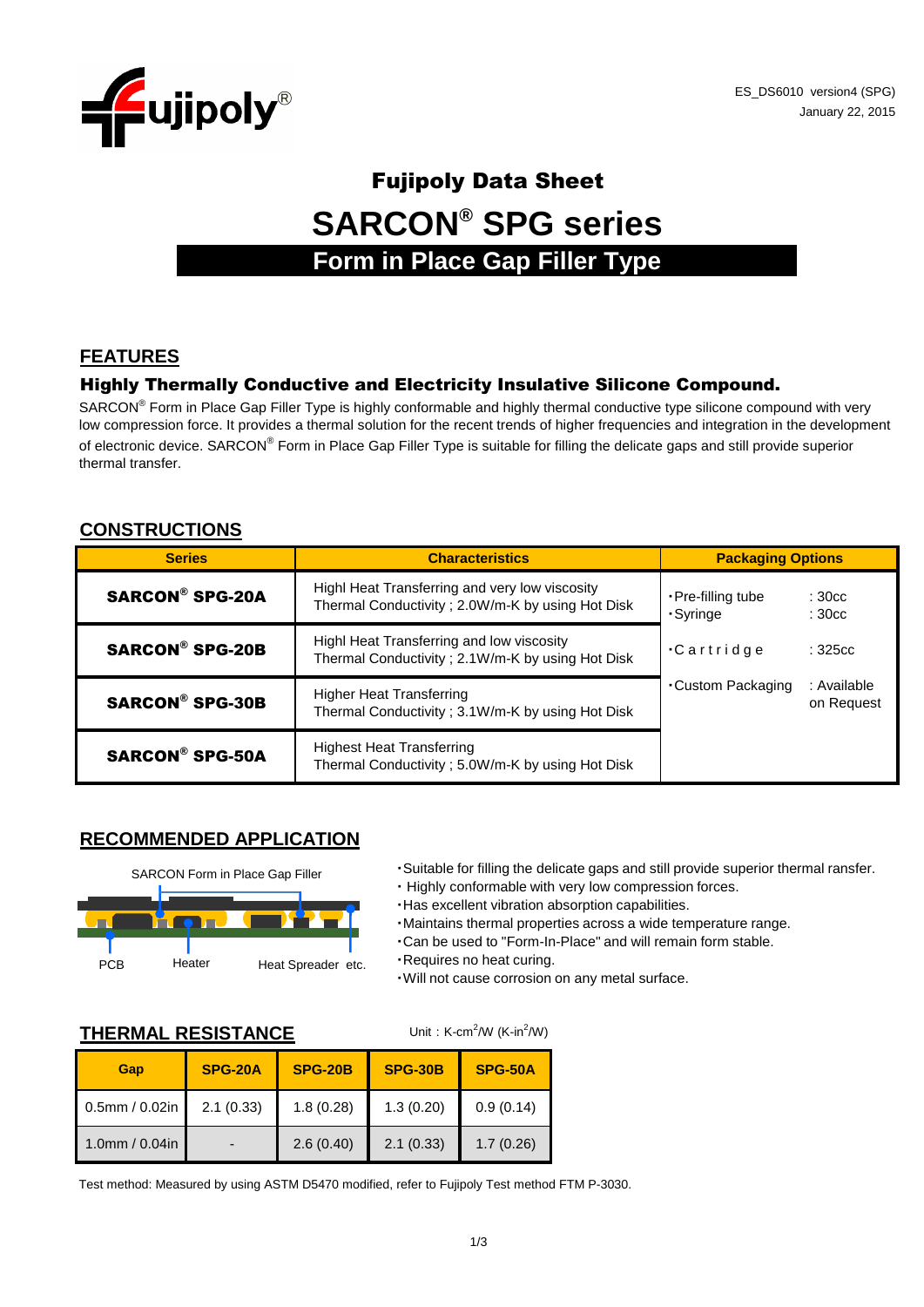| <b>Properties</b> | unit                         |                                    | <b>SPG-20A</b>               | <b>SPG-20B</b>  | <b>SPG-30B</b>    | <b>SPG-50A</b>  | <b>Test method</b>    |                                |
|-------------------|------------------------------|------------------------------------|------------------------------|-----------------|-------------------|-----------------|-----------------------|--------------------------------|
| Physical          | Color                        |                                    | $\qquad \qquad \blacksquare$ | Light Gray      | <b>Light Gray</b> | Apricot         | <b>Light Sky Blue</b> | <b>Visual</b>                  |
| Properties        | <b>Specific Gravity</b>      |                                    | ٠                            | 2.9             | 2.8               | 3.2             | 3.2                   | ASTM D792                      |
|                   |                              | Pa-s                               | 1.0(1/s)                     | 600             | 1,000             | 2,600           | 4,100                 | <b>ASTM D1824</b>              |
|                   | Viscosity                    |                                    | 0.5(1/s)                     | 1,000           | 1,700             | 4,000           | 6,900                 |                                |
|                   | Weight Loss                  |                                    | wt%                          | 0.03            | 0.02              | 0.03            | 0.06                  | ASTM D412                      |
|                   | Consistency                  |                                    | $\overline{\phantom{a}}$     | 430             | 330               | 230             | 170                   | <b>ASTM D1403</b>              |
| Electrical        | <b>Volume Resistivity</b>    |                                    | Ohm-m                        | $1x10^{12}$     | $1x10^{12}$       | $1x10^{12}$     | $1x10^{12}$           | ASTM D257                      |
|                   |                              |                                    | 50Hz                         | 12.47           | 11.50             | 14.61           | 14.85                 |                                |
|                   | <b>Dielectric Constant</b>   | -                                  | 1kHz                         | 12.31           | 10.95             | 14.28           | 14.61                 | ASTM D150                      |
|                   |                              |                                    | 1MHz                         | 12.14           | 10.49             | 14.38           | 14.27                 |                                |
|                   |                              |                                    | 50Hz                         | 0.0030          | 0.0032            | 0.0012          | 0.0024                |                                |
|                   | <b>Dissipation Factor</b>    |                                    | 1kHz                         | 0.0007          | 0.0020            | 0.0004          | 0.0009                | ASTM D150                      |
|                   |                              |                                    | 1MHz                         | 0.0003          | 0.0007            | 0.0003          | 0.0004                |                                |
| Thermal           | <b>Thermal Conductivity</b>  | $W/m-K$                            |                              | 2.0             | 2.1               | 3.1             | 5.0                   | by Hot Disk,<br>ISO/CD 22007-2 |
| Properties        | Recommended                  | °C<br>Operating Temp.<br>$\circ$ F |                              | $-40$ to $+150$ | $-40$ to $+150$   | $-40$ to $+150$ | $-40$ to $+150$       |                                |
|                   |                              |                                    |                              | $-40$ to $+302$ | $-40$ to $+302$   | $-40$ to $+302$ | $-40$ to $+302$       |                                |
|                   | <b>Extractable Volatiles</b> | wt%<br>(D4 to D20 Total)           |                              | 0.0026          | 0.0010            | 0.0010          | 0.0043                | Gas<br>Chromatography          |

## **TYPICAL PROPERTIES**

a) Viscosity: Measured by Modular Advanced Rheometer System RV1 and the specimen flows to 0.5mm Gap between parallel plates.

b) Weight Loss at 150°C(302°F) x24hrs , amount of sample: 2cm $^3$  (0.12in $^3$ ).

c) Thermal Conductivity: Measured by Hot Disk Test method according to ISO / CD22007-2.

## **COMPRESSION FORCE**

| 1.0mm Gap            | SPG-20A SPG-20B SPG-30B SPG-50A |         |          |           | 0.5mm Gap             | SPG-20A SPG-20B SPG |           |    |
|----------------------|---------------------------------|---------|----------|-----------|-----------------------|---------------------|-----------|----|
| $0.9$ mm / $0.35$ in | 7(1.6)                          | 9(2.0)  | 11(2.5)  | 34(7.7)   | $0.45$ mm / $0.18$ in | 30(6.8)             | 32(7.3)   | 36 |
| $0.8$ mm / $0.32$ in | 9(2.0)                          | 11(2.5) | 17(3.9)  | 38 (8.6)  | $0.40$ mm / $0.16$ in | 39(8.8)             | 42 (9.5)  | 43 |
| $0.7$ mm / $0.28$ in | 12(2.7)                         | 13(2.9) | 25(5.7)  | 45 (10.2) | $0.35$ mm / $0.14$ in | 48 (10.9)           | 54 (12.2) | 55 |
| $0.6$ mm / $0.24$ in | 16(3.6)                         | 17(3.9) | 36(8.2)  | 54 (12.2) | $0.30$ mm / $0.12$ in | 66 (15.0)           | 69 (15.6) | 61 |
| $0.5$ mm / $0.20$ in | 24(5.4)                         | 22(5.0) | 50(11.3) | 69 (15.6) | $0.25$ mm / $0.10$ in | 85 (19.3)           | 86 (19.5) | 79 |
| Sustain              | 0(0.0)                          | 2(0.5)  | 5(1.1)   | 16(3.6)   | Sustain               | 0(0.0)              | 3(0.7)    |    |

| 1.0mm Gap      |         |         |          | SPG-20A SPG-20B SPG-30B SPG-50A | 0.5mm Gap             |           |           | SPG-20A SPG-20B SPG-30B SPG-50A |            |
|----------------|---------|---------|----------|---------------------------------|-----------------------|-----------|-----------|---------------------------------|------------|
| 0.9mm / 0.35in | 7(1.6)  | 9(2.0)  | 11(2.5)  | 34(7.7)                         | $0.45$ mm / $0.18$ in | 30(6.8)   | 32(7.3)   | 36(8.2)                         | 80 (18.1)  |
| 0.8mm / 0.32in | 9(2.0)  | 11(2.5) | 17(3.9)  | 38(8.6)                         | $0.40$ mm / $0.16$ in | 39(8.8)   | 42(9.5)   | 43 (9.7)                        | 89 (20.2)  |
| 0.7mm / 0.28in | 12(2.7) | 13(2.9) | 25(5.7)  | 45 (10.2)                       | $0.35$ mm / $0.14$ in | 48 (10.9) | 54 (12.2) | 55 (12.5)                       | 100(22.7)  |
| 0.6mm / 0.24in | 16(3.6) | 17(3.9) | 36(8.2)  | 54(12.2)                        | $0.30$ mm / $0.12$ in | 66 (15.0) | 69 (15.6) | 61 (13.8)                       | 119 (27.0) |
| 0.5mm / 0.20in | 24(5.4) | 22(5.0) | 50(11.3) | 69 (15.6)                       | $0.25$ mm / $0.10$ in | 85 (19.3) | 86 (19.5) | 79 (17.9)                       | 141 (31.9) |
| Sustain        | 0(0.0)  | 2(0.5)  | 5(1.1)   | 16(3.6)                         | Sustain               | 0(0.0)    | 3(0.7)    | 7(1.6)                          | 6(1.4)     |

Test method: Measured by ASTM D575-91 for reference

• Specimen Area; DIA.28.6mm (1.13in) • Platens Area; DIA. 28.6mm (1.13in) • Sustain: Sustain at 0.5mm/0.25mm for 1 minute

• Compression Velocity; 5.0mm/minute • Setting Gap : 0.5mm or 1.0mm (Initial Gap)

• The specimen is pressed till setting a gap, and then waiting for the load to settle down.

## **DURABILITY**

#### **Thermal Resistance**

 $W$  (K-in<sup>2</sup>/W)

| <b>Series</b>  | <b>Gap</b>           | <b>Initial</b> | $+70^{\circ}$ C<br>After 1,000hrs | $+150^{\circ}$ C<br>After 1.000hrs | $-40^{\circ}$ C<br>After 1.000hrs | +60°C/95%RH<br>After 1,000hrs | $-40^{\circ}$ C $\Leftrightarrow$ +125 $^{\circ}$ C<br>/30min each<br>After 1.000hrs |
|----------------|----------------------|----------------|-----------------------------------|------------------------------------|-----------------------------------|-------------------------------|--------------------------------------------------------------------------------------|
| SPG-20A        | $0.5$ mm / $0.02$ in | 2.1(0.33)      | 2.1(0.33)                         | 2.1(0.33)                          | 2.2(0.34)                         | 2.2(0.34)                     | 2.6(0.40)                                                                            |
| <b>SPG-20B</b> | $0.5$ mm / $0.02$ in | 1.8(0.28)      | 1.8(0.28)                         | 1.8(0.28)                          | 1.8(0.28)                         | 1.8(0.28)                     | 1.8(0.28)                                                                            |
| <b>SPG-30B</b> | .0mm / $0.04$ in     | 2.1(0.33)      | 2.1(0.33)                         | 2.6(0.40)                          | 2.1(0.33)                         | 2.1(0.33)                     | 2.2(0.34)                                                                            |
| <b>SPG-50A</b> | $0.5$ mm / $0.02$ in | 0.9(0.14)      | 1.0(0.16)                         | 1.2(0.19)                          | 1.1(0.17)                         | 0.9(0.14)                     | 0.9(0.14)                                                                            |
|                | .0mm / $0.04$ in     | 1.7(0.26)      | 1.8(0.28)                         | 1.8(0.28)                          | 1.8(0.28)                         | 1.7(0.26)                     | 1.7(0.26)                                                                            |

 (Specimen is sandwiched between aluminum blocks.) Thermal Conductivity ; Measured by using ASTM D5470 modified, refer to Fujipoly Test method FTM P-3030. Unit:  $N/6.4$ cm<sup>2</sup> (psi)